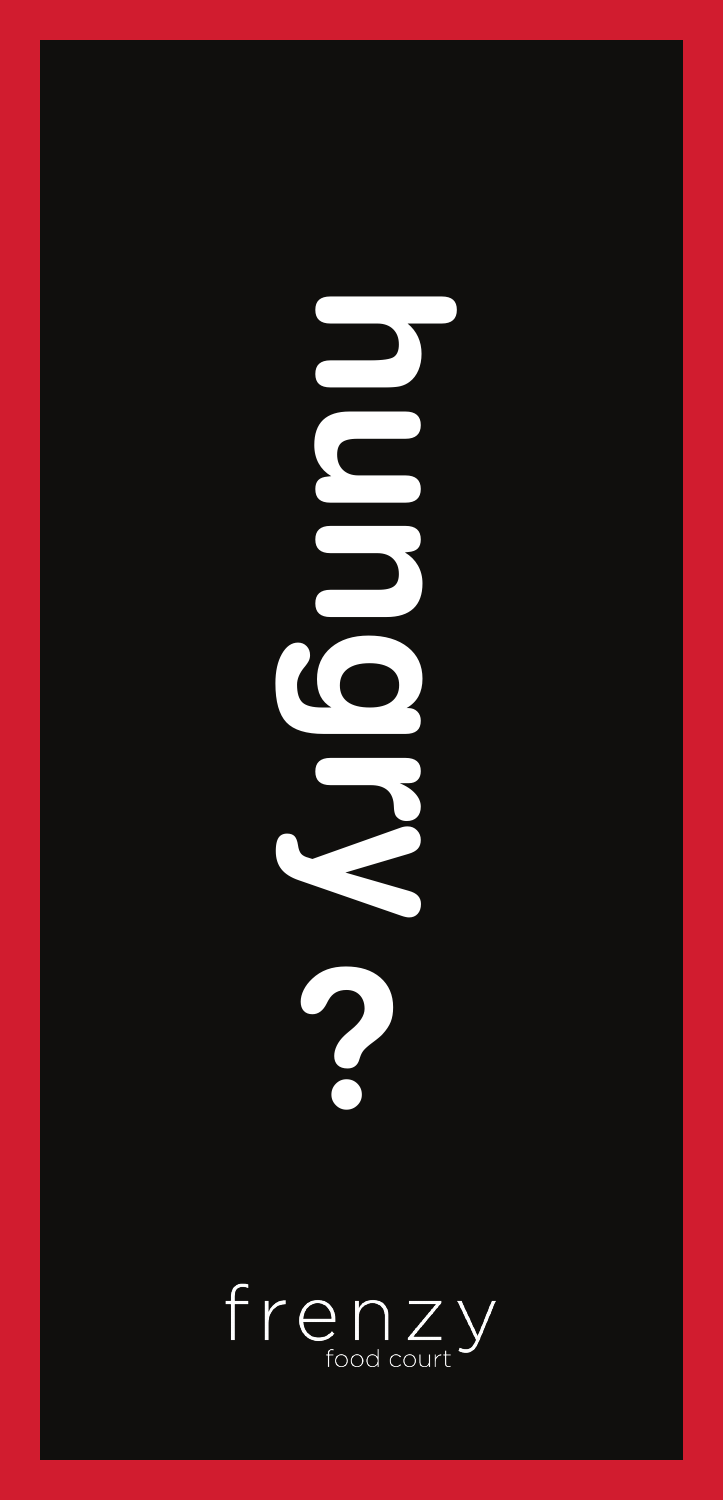| <b>STARTERS</b>                                                                             | <b>MEMBERS</b> | <b>GUESTS</b> |
|---------------------------------------------------------------------------------------------|----------------|---------------|
| <b>GARLIC BREAD @</b><br>*MAKE IT CHEESY Ø                                                  | 7.5<br>9.5     | 9.5<br>11.5   |
| <b>BRUSCHETTA GFR W</b><br>garlic pizza bread with roma tomato and basil salsa              | 13.5           | 15.5          |
| <b>GOLDEN CRUMBED CALAMARI</b><br>with house made tartare sauce                             | 14.5           | 16.5          |
| <b>CRUNCHY CHICKEN SATAY SKEWERS</b><br>with jasmine rice and coconut relish                | 16.5           | 18.5          |
| <b>STICKY CHAR SUI LAMB RIBS GFR</b><br>with steamed pork buns and an Asian pickle          | 16.5           | 18.5          |
| <b>COCONUT KING PRAWNS</b><br>with citrus aioli and mild chilli mango salsa                 | 18.5           | 20.5          |
| <b>SWEET CORN CAKES Ø</b><br>with tomato, coriander, sour cream and crispy jalapeno poppers | 14.5           | 16.5          |

## leafy greens

| <b>CLASSIC CAESAR GFR W</b><br>with cos lettuce, bacon, Turkish bread croutons, shaved parmesan<br>and house made Caesar dressing, topped with a soft-boiled egg | 17.9                     | 19.9                    |
|------------------------------------------------------------------------------------------------------------------------------------------------------------------|--------------------------|-------------------------|
| <b>LOADED GARDEN GFR W</b><br>with mixed leaves, cucumber, cherry tomatoes, Spanish onion,<br>beetroot, carrot, capsicum and snowpea sprouts                     | 13.5                     | 15.5                    |
| <b>Additions:</b><br>Pesto Chicken<br>Chickpea Falafel<br>Warm Thai Marinated Beef<br>Smoked Salmon                                                              | 5.0<br>5.0<br>6.0<br>6.0 | 6.0<br>6.0<br>7.0<br>70 |
|                                                                                                                                                                  |                          |                         |

## BUILD-A-BURGER

| SERVED WITH OUR SEASONED FAT CHIPS                                                                                                                                                                                            |      |      |
|-------------------------------------------------------------------------------------------------------------------------------------------------------------------------------------------------------------------------------|------|------|
| <b>ROYAL BURGER</b><br>your choice of:<br>Premium Beef, Golden Crumbed Chicken or Chickpea Falafel<br>with melted American cheddar, Spanish onion, lettuce, tomato,<br>relish, Japanese mayo and a pickle, on a soft milk bun | 18.9 | 20.9 |
| <b>Additions:</b>                                                                                                                                                                                                             |      |      |

| Auuluviis.  |     |     |
|-------------|-----|-----|
| Egg         | 2.0 | 3.0 |
| Bacon       | 3.0 | 4.0 |
| Onion Rings | 3.0 | 4.0 |
| Pineapple   | 3.0 | 4.0 |
| Avocado     | 3.0 | 4.0 |

## SIDES

| FAT CHIPS AND GRAVY <b>W</b> |     |     |
|------------------------------|-----|-----|
| Small                        | 5.9 | 6.9 |
| Large                        | 7.9 | 8.9 |
| <b>LOADED GARDEN SALAD @</b> | 7.9 | 8.9 |
| <b>SEASONAL VEGETABLES ©</b> | 79  | 8.9 |

| <b>MEMBERS</b> | <b>GUESTS</b> | <b>MAINS</b>                                                                                                                                           | <b>MEMBERS</b> | <b>GUESTS</b> |
|----------------|---------------|--------------------------------------------------------------------------------------------------------------------------------------------------------|----------------|---------------|
| 7.5<br>9.5     | 9.5<br>11.5   | <b>CHORIZO STUFFED CHICKEN GFR</b><br>with oven-roasted kipfler potatoes, creamed corn and a rocket<br>asparagus salad, with goats curd and baby beets | 30.9           | 32.9          |
| 13.5           | 15.5          | <b>SAMBAL BAKED BARRAMUNDI GFR</b>                                                                                                                     | 31.5           | 33.5          |
| 14.5           | 16.5          | with lotus rice, braised bok choy, water chestnuts, and a light<br>hoisin 5 spice master stock                                                         |                |               |
| 16.5           | 18.5          | <b>ROASTED LAMB RUMP GFR</b><br>white bean cassoulet, smoked bubba ganoush, grilled asparagus<br>and chim chirri                                       | 31.0           | 33.0          |
| 16.5<br>18.5   | 18.5<br>20.5  | <b>BAKED POTATO GNOCCHI</b><br>with tomato Napoli, black olives, capsicum, bocconcini, basil<br>and crusty baked Turkish bread                         | 25.9           | 27.9          |
| 14.5           | 16.5          | <b>SEAFOOD BASKET</b><br>with tempura flathead, crispy panko crumbed calamari, crumbed<br>prawns, fat chips, salad and house made tartare sauce        | 26.9           | 28.9          |
|                |               | <b>GOLDEN SCHNITZEL</b><br>pure golden crumbed chicken breast served with salad and fat chips<br>or today's vegetable selection                        | 21.9           | 23.9          |
| 17.9           | 19.9          | Make it a Parmigiana<br>golden schnitzel with fire roasted Napoli, honey leg ham strips<br>and melted cheddar                                          | 2.0            | 3.0           |
| 13.5           | 15.5          | <b>Make it Gluten Free</b>                                                                                                                             | 2.0            | 3.0           |
|                |               | <b>ROAST OF THE DAY GFR</b><br>(Dinner Only)<br>from the carvery with vegetables and pan gravy                                                         | 17.9           | 19.9          |

## GRILLED

| ALL SERVED WITH SALAD AND FAT CHIPS OR TODAY'S VEGETABLE SELECTION   |      |      |  |
|----------------------------------------------------------------------|------|------|--|
| $RUMP(300gm)$ GFR<br>grain fed 80-100 days, Central/Southern QLD     | 29.9 | 31.9 |  |
| SIRLOIN (250gm) GFR<br>grain fed 80-100 days, Northern NSW           | 31.9 | 33.9 |  |
| EYE FILLET (220gm) GFR<br>grass fed, Central/Southern QLD            | 37.9 | 39.9 |  |
| <b>Sauce Choices</b><br>mushroom, pepper, diane, garlic cream or jus |      |      |  |
| <b>Additions:</b>                                                    |      |      |  |
| Creamy Garlic Prawns (4)                                             | 9.0  | 10.0 |  |
| Fried Eggs (2)                                                       | 3.5  | 4.5  |  |
| Onion Rings (6)                                                      | 3.5  | 4.5  |  |